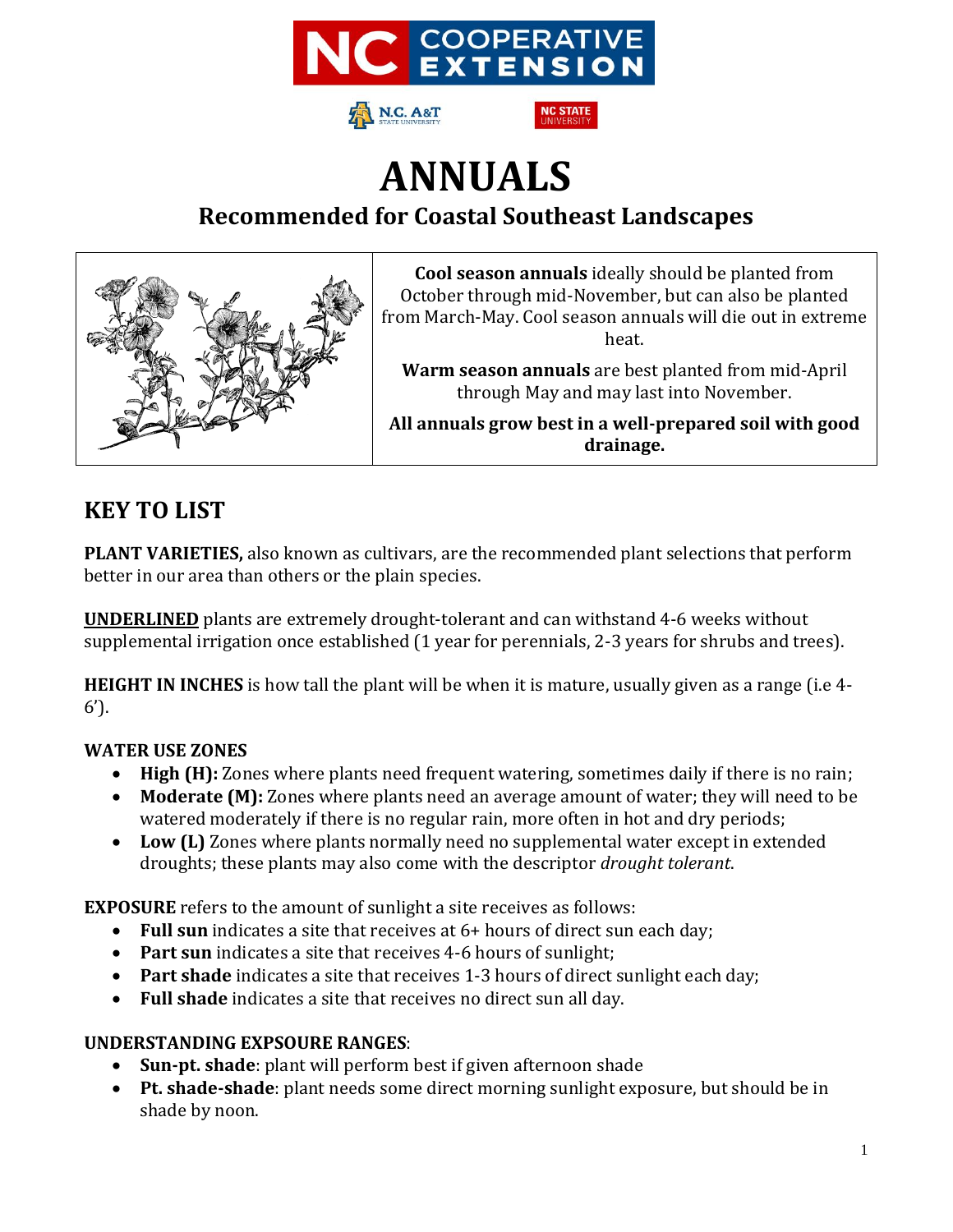# **Cool Season Annuals**

| <b>Common Name</b>             | <b>Botanical Name</b>    | <b>Water Use</b><br>Zone | Height<br>(in) | <b>Cultivars</b>                                           | <b>Exposure</b> |
|--------------------------------|--------------------------|--------------------------|----------------|------------------------------------------------------------|-----------------|
| Snapdragon                     | Antirrhinum majus        | H                        | $6 - 36$       | Floral showers,<br>Apricot bicolor,<br>Montego-O           | Sun-Pt. Shade   |
| <b>English Daisy</b>           | <b>Bellis perennis</b>   | H, M                     | $6 - 12$       | <b>Bellissima Series</b><br>Strawberries &<br>Cream        | Sun-Pt. Shade   |
| <b>Swiss Chard</b>             | Beta vulgaris            | H, M                     | 24             | Falmingo,<br>Bright Lights,<br><b>Oriole</b>               | Sun             |
| Ornamental Cabbage<br>and Kale | Brassica oleracea        | H, M                     | $12 - 24$      | Nagoya Garnish Red,<br>Redbor                              | Sun             |
| 'Giant Red' Mustard            | Brassica juncea          | H, M                     | 18             | <b>Giant Red</b>                                           | Sun             |
| Calendula                      | Calendula officinalis    | H                        | $12 - 24$      | Alpha<br><b>Indian Prince</b><br>Porcupine                 | Sun-Pt. Shade   |
| <b>Bachelor's Buttons</b>      | Centaurea cyanus         | H, M                     | $12 - 36$      | <b>Florist Blue Boy</b><br>Amethyst Dream                  | Sun-Pt. Shade   |
| Cardoon                        | Cynara cardunculus       | H, M, L                  | 48-72          | Porto Spineless                                            | Sun             |
| Chinese Forget-me-not          | Cynoglossum amabile      | M,L                      | 18-24          |                                                            | Sun-Pt. Shade   |
| Delphinium                     | Delphinium x elatum      | H, M                     | 12-24          | Guardian Blue,<br>Aurora Blue,<br>Magic Fountain<br>Purple | Sun-Pt. Shade   |
| <b>Sweet Williams</b>          | Dianthus barbatus        | H, M                     | $4 - 18$       | Sooty,<br>Holborn Glory                                    | Sun-Pt. Shade   |
| Foxglove                       | Digitalis purpurea       | H, M                     | 24-60          | Camelot Rose,<br>Foxy,<br><b>Candy Mountain</b>            | Sun-Pt. Shade   |
| Wallflower                     | Erysimum cheiri          | M, L                     | $6 - 18$       |                                                            | Sun             |
| California Poppy               | Eschscholzia californica | M, L                     | 12-24          |                                                            | Sun             |
| Dame's Rocket                  | Hesperis matronalis      | M, L                     | 24-36          |                                                            | Sun-Pt. Shade   |
| Annual Candytuft               | Iberis umbellata         | M, L                     | $9 - 12$       |                                                            | Sun             |
| <b>Sweet Alyssum</b>           | Lobularia maritima       | H, M                     | $3 - 10$       |                                                            | Sun-Pt. Shade   |
| Stock                          | Matthiola incana         | H, M                     | $0.75 - 18$    |                                                            | Sun             |
| Forget-me-nots                 | Myosotis sylvatica       | H                        | $6 - 18$       |                                                            | Sun-Pt. Shade   |
| Parsley                        | Petroselinum crispum     | H, M                     | 12             | Giant of Italy,<br>Moss Curled II,<br>Darki                | Sun             |
| <b>Dusty Miller</b>            | Senecio cineraria        | H, M, L                  | $6 - 12$       |                                                            | Sun             |
| Pansy                          | Viola x wittrockiana     | H, M                     | $8 - 12$       | Sorbet,<br>Delft Blue                                      | Sun-Pt. Shade   |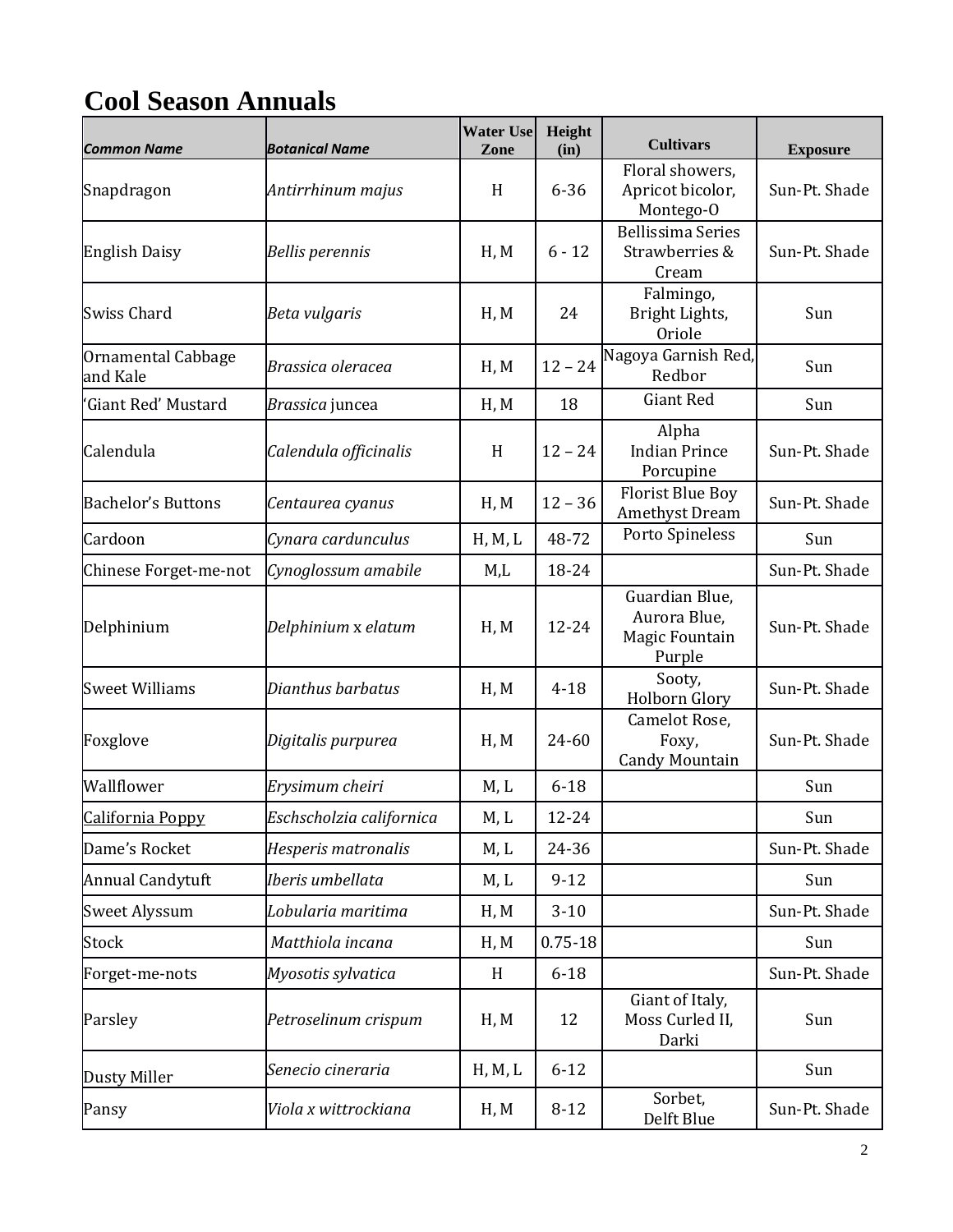| <b>Common Name</b>   | <b>Botanical Name</b>        | Water<br><b>Use</b><br>Zone | Height<br>(in) | <b>Cultivars</b>                                     | <b>Exposure</b> |  |
|----------------------|------------------------------|-----------------------------|----------------|------------------------------------------------------|-----------------|--|
| Amethyst flower      | Browallia speciosa           | H, M                        | $12 - 24$      | Major,<br>Blue bells                                 | Pt. shade-Shade |  |
| Begonia 'Dragonwing' | Begonia 'Dragonwing'         | H.M                         | 15             | Dragon Wing                                          | Pt. shade-Shade |  |
| Caladium             | Caladium bicolor             | H, M                        | $12 - 36$      | Bombshell,<br>Red Glamour,<br>White Cap              | Pt. shade-Shade |  |
| Coleus               | Solenostemon scutellarioides | M                           | $24 - 36$      | Black magic,<br>Brilliancy,<br>Freckles              | Pt. shade-Shade |  |
| Polka Dot Plant      | Hypoestes phyllostachya      | H, M                        | $15 - 24$      | Carmina,<br>Pink Brocade,<br>Splash series           | Pt. shade-Shade |  |
| New Guinea Impatiens | Impatiens hawkeri            | H                           | $12 - 36$      | Clockwork series,<br>Devine series,<br>Magnum series | Pt. shade-Shade |  |
| Impatiens            | Impatiens wallerana          | H                           | $12 - 36$      | Confection, Eclipse,<br><b>Red Star</b>              | Pt. shade-Shade |  |
| Wood-sorrel          | $Oxalis$ spp.                | M                           | $12 - 14$      | Iron cross,<br>Triangularis                          | Pt. Shade       |  |

# **Warm-season Annuals for Pt. Shade and Shade**

### **Warm-season Annuals for Sun and Pt. Shade**

| <b>Common Name</b>       | <b>Botanical Name</b>  | <b>Water Use</b><br><b>Zone</b> | Height<br>(in) | <b>Cultivars</b>                                  | <b>Exposure</b> |
|--------------------------|------------------------|---------------------------------|----------------|---------------------------------------------------|-----------------|
| Summer snapdragon        | Angelonia angustifolia | M, L                            | $8-36$         | Dresden Blue,<br>Angelface Pink,<br>Wedgwood Blue | Sun             |
| Ageratum                 | Ageratum houstonianum  | H, M                            | $8 - 24$       | Leilani blue,<br>Neptune blue,<br>Summer stars    | Sun-Pt. Shade   |
| <u>Joseph's Coat</u>     | Amaranthus tricolor    | M <sub>1</sub>                  | 18-60          | Illumination,<br>Splendons                        | Sun-Pt. Shade   |
| Alternanthera            | Alternanthera dentata  | H, M                            | $12 - 36$      | Purple knight,<br>Snow queen                      | Sun-Pt. Shade   |
| Angelonia                | Angelonia angustifolia | M,L                             | $24 - 48$      | Alba,<br>AngelMist                                | Sun-Pt. Shade   |
| Wax Begonia              | Begonia semperflorens  | H, M, L                         | $6 - 12$       | Prelude White,<br><b>Senator Red</b>              | Sun-Shade       |
| <b>Million Bells</b>     | Callibrachoa x hybrida | H, M                            | $6 - 10$       | Cherry Red,<br>Dreamsicle,<br><b>Evening Star</b> | Sun-Pt. shade   |
| <b>Ornamental Pepper</b> | Capiscum annum         | H.M                             | $10-20$        | Aurora,<br>Candleabra                             | Sun-Pt. shade   |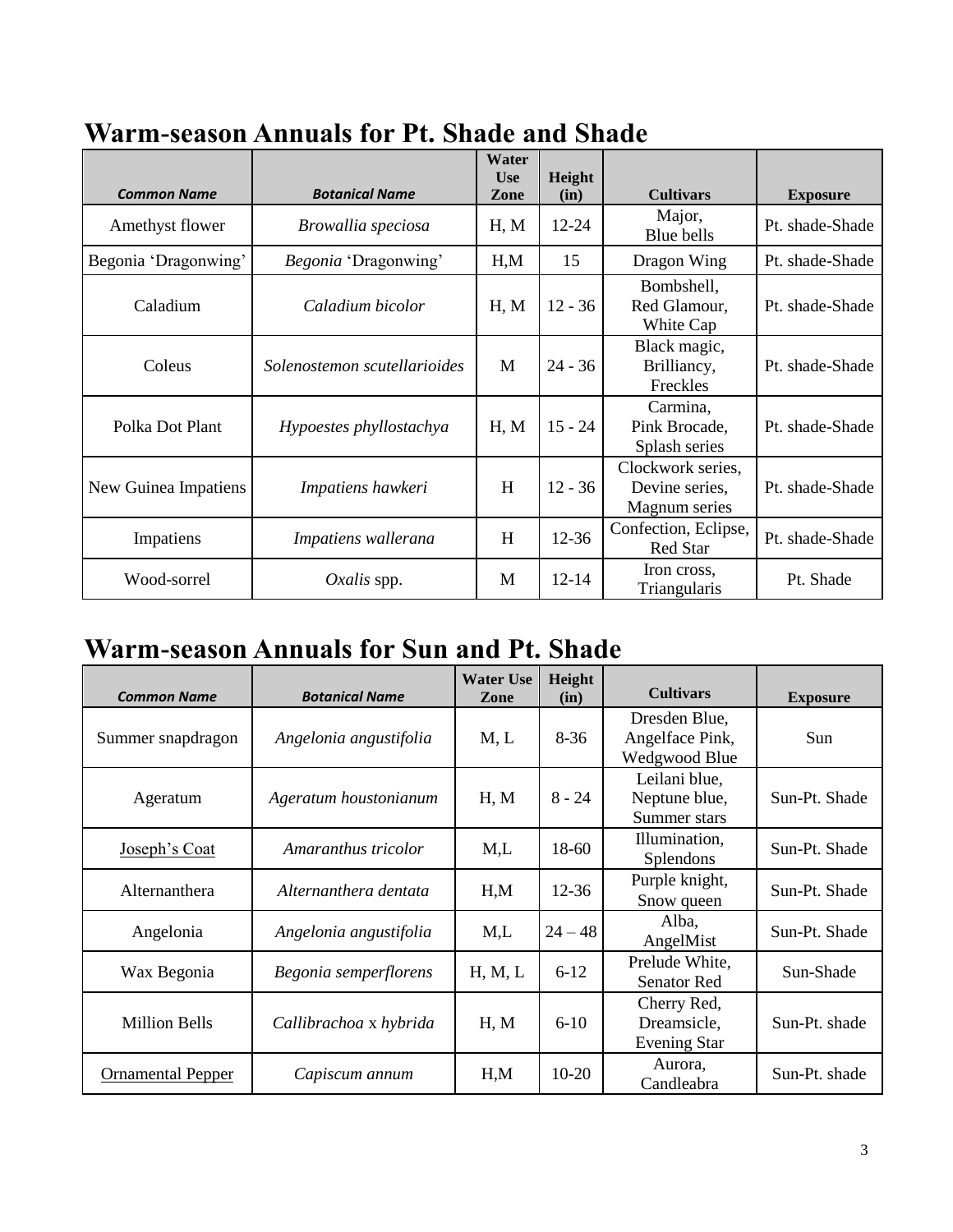| <b>Madagascar Periwinkle</b>      | Catharanthus roseus               | M, L    | $6 - 18$  | Apricot Cooler,<br>Blue Pearl,<br>Cooler orchid                  | Sun-Pt. shade    |
|-----------------------------------|-----------------------------------|---------|-----------|------------------------------------------------------------------|------------------|
| Cockscomb                         | Celosia argentea var.<br>cristata | H, M, L | 12-36     | Jewel Box Mix,<br>Cristata,<br>Lipstick                          | Sun              |
| Dusty Miller                      | Centaurea cineraria               | L       | 24-36     | Colchester White,<br><b>Silver Dust</b>                          | Sun-Pt. shade    |
| Coleus                            | Solenostemum<br>scutellarioides   | M       | 24-36     | Lime Time<br>Flamethrower series<br>Redhead                      | Sun-Shade        |
| Cosmos                            | Cosmos bipinnatus                 | H, M, L | 36-72     | Psyche Mix,<br>Candy Stripe,<br>Daydream                         | Sun-Pt. Shade    |
| <b>Mexican Heather</b>            | Cuphea hyssopifolia               | M, L    | $6 - 24$  | <b>Allyson Deep Rose</b>                                         | Sun -Pt. Shade   |
| <b>Mexican Cigar Plant</b>        | Cuphea ignea                      | H, M    | 12-24     | David Verity                                                     | Sun-Pt. Shade    |
| <b>Blue Daze</b>                  | Evolvulus pilosus                 | M, L    | $6 - 12$  | <b>Blue Daze</b>                                                 | Sun              |
| Globe Amaranth                    | Gomphrena globosa                 | M, L    | 12-24     | Pinball Purple,<br>Ping Pong White,<br><b>Pink Zazzle</b>        | Sun              |
| <b>Ornamental Sweet</b><br>Potato | Ipomoea batatas                   | H, M    | $12 - 60$ | Blackie,<br>Sulfur,<br><b>Pink Frost</b>                         | Sun-Pt. Shade    |
| <b>Weeping Lantana</b>            | Lantana montevidensis             | L       | 36        | Chapel Hill Yellow,<br>Patriot Cowboy,<br><b>Patriot Rainbow</b> | Sun              |
| Melampodium                       | Melampodium paludosum             | H, M, L | $18 - 24$ | Million Gold,<br>Showstar                                        | Sun              |
| <b>Red Fountain Grass</b>         | Pennisetum setaceum               | H, M, L | $24 - 36$ | Rubrum Dwarf,<br>Purpureum,<br>Cupreum                           | Sun              |
| Pentas                            | Pentas lanceolata                 | M, L    | $12 - 24$ | New Look Pink,<br>New Look Red,<br>New Look White                | Sun              |
| Petunia                           | Petunia x hybrida                 | H, M, L | $6 - 18$  | Avalanche Lavender,<br>Blue Ice,<br>Eagle Pink                   | Sun-Pt. Shade    |
| Cuban Oregano                     | Plectranthus amboinicus           | L       | $24 - 30$ |                                                                  | Sun              |
| <b>Silver Plectranthus</b>        | Plectranthus argenteus            | L       | 24        |                                                                  | Sun              |
| <b>Moss Rose</b>                  | Portulaca grandiflora             | 1,2,3   | $4 - 6$   |                                                                  | Sun              |
| Purslane                          | Portulaca oleracea                | 1,2,3   | 6         |                                                                  | Sun              |
| <b>Texas Sage</b>                 | Salvia coccinea                   | 1,2,3   | $18 - 24$ |                                                                  | Sun to Lt. Shade |
| <b>Mealycup Sage</b>              | Salvia farinacea                  | 1,2,3   | $12 - 24$ |                                                                  | Sun to Lt. Shade |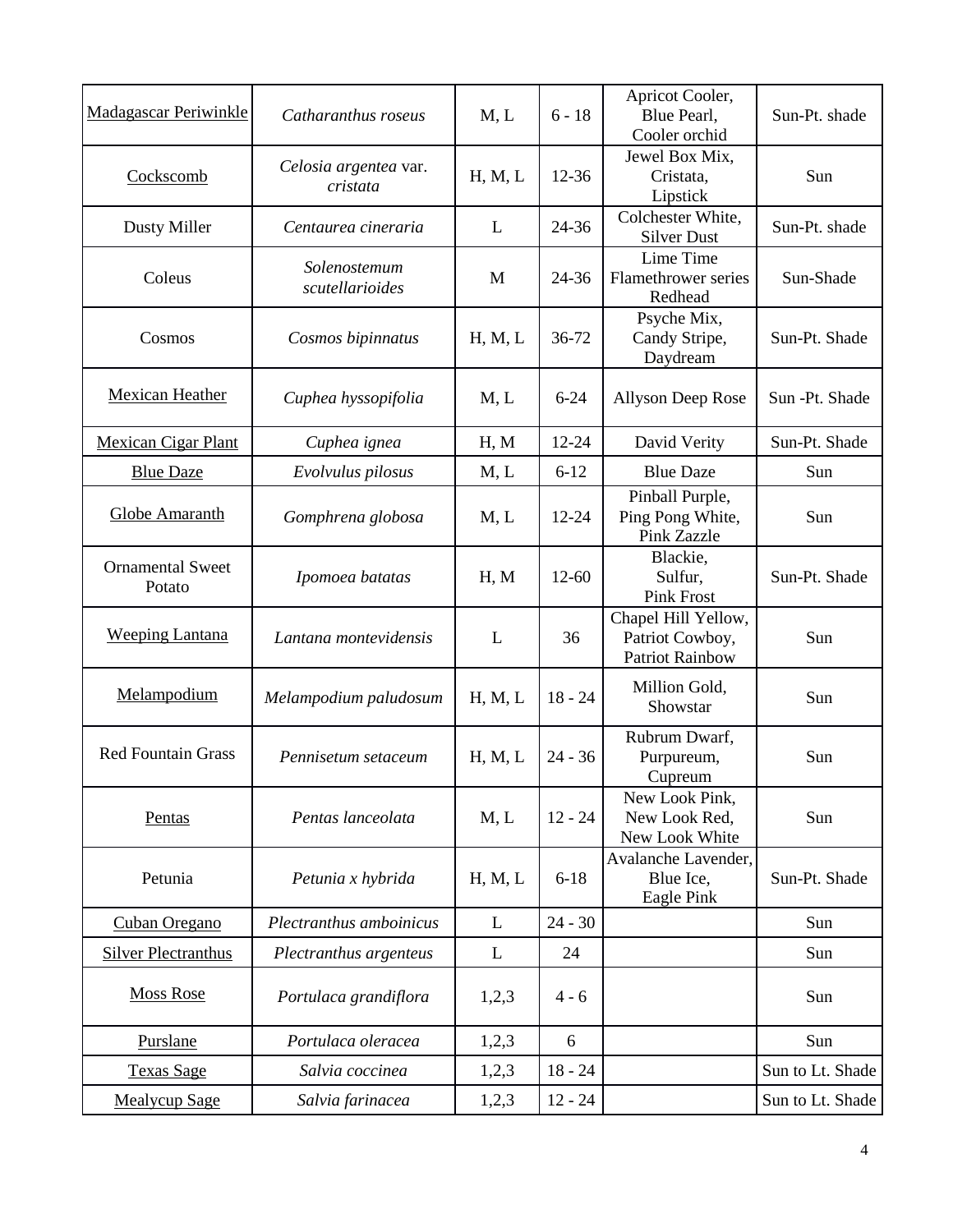| <b>Scarlet Sage</b>      | Salvia splendens                  | 1,2,3 | $12 - 18$ | Sun-Pt. Shade    |
|--------------------------|-----------------------------------|-------|-----------|------------------|
| Fan Flower               | Scaevola aemula                   | 1,2   | 8         | Sun to Lt. Shade |
| Coleus                   | Solenostemon scutellarioides      | 1,2   | $24 - 36$ | Sun-Shade        |
| Persian Shield           | Strobilanthus dyerianus           | 1,2   | 24        | Sun-Pt. Shade    |
| Marigold                 | Tagetes erecta,<br>Tagetes patula | 1,2   | $12 - 30$ | Sun              |
| <b>Mexican Sunflower</b> | Tithonia rotundifolia             | 1,2,3 | $36 - 48$ | Sun              |
| Verbena                  | Verbena x hybrida                 | 1,2   | $6-12$    | Sun to Lt. Shade |
| 'Profusion' Zinnia       | Zinnia elegans                    | 1,2   | 12        | Sun              |
| <b>Creeping Zinnia</b>   | Zinnia linearis                   | 1,2,3 | $12 - 18$ | Sun              |

*Prepared by Charlotte Glen, Horticultural Agent, North Carolina Cooperative Extension* **Updated, Fall 2017 by Sam Marshall, Horticultural Agent, NC Cooperative Extension Fred and Elizabeth Mina, Extension Master Gardener Volunteers**

### **Learn More with these Online Resources!**

### **NC Cooperative Extension Plant Database plants.ces.ncsu.edu/**

**NC Cooperative Extension Gardening Portal for all your garden, lawn and landscape needs: gardening.ces.ncsu.edu/**

# **VISIT US IN BRUNSWICK COUNTY!**

**Brunswick County Cooperative Extension & Botanical Garden Brunswick County Government Complex 25 Referendum Drive Bolivia, NC 28422 (910) 253-2610 brunswick.ces.ncsu.edu Office Hours: 8:30 a.m. - 5:00 p.m. Monday - Friday**



# **Brunswick Botanical Garden & Information Hotline**

To see plants that grow in Coastal Southeast NC, visit the **Brunswick Botanical Garden** behind the Brunswick County Cooperative Extension (BCCES) Offices. It is free and open daylight hours, 7 days a week. The garden and associated programs are managed by CES horticultural staff in conjunction with trained Extension Master Gardener Volunteers.